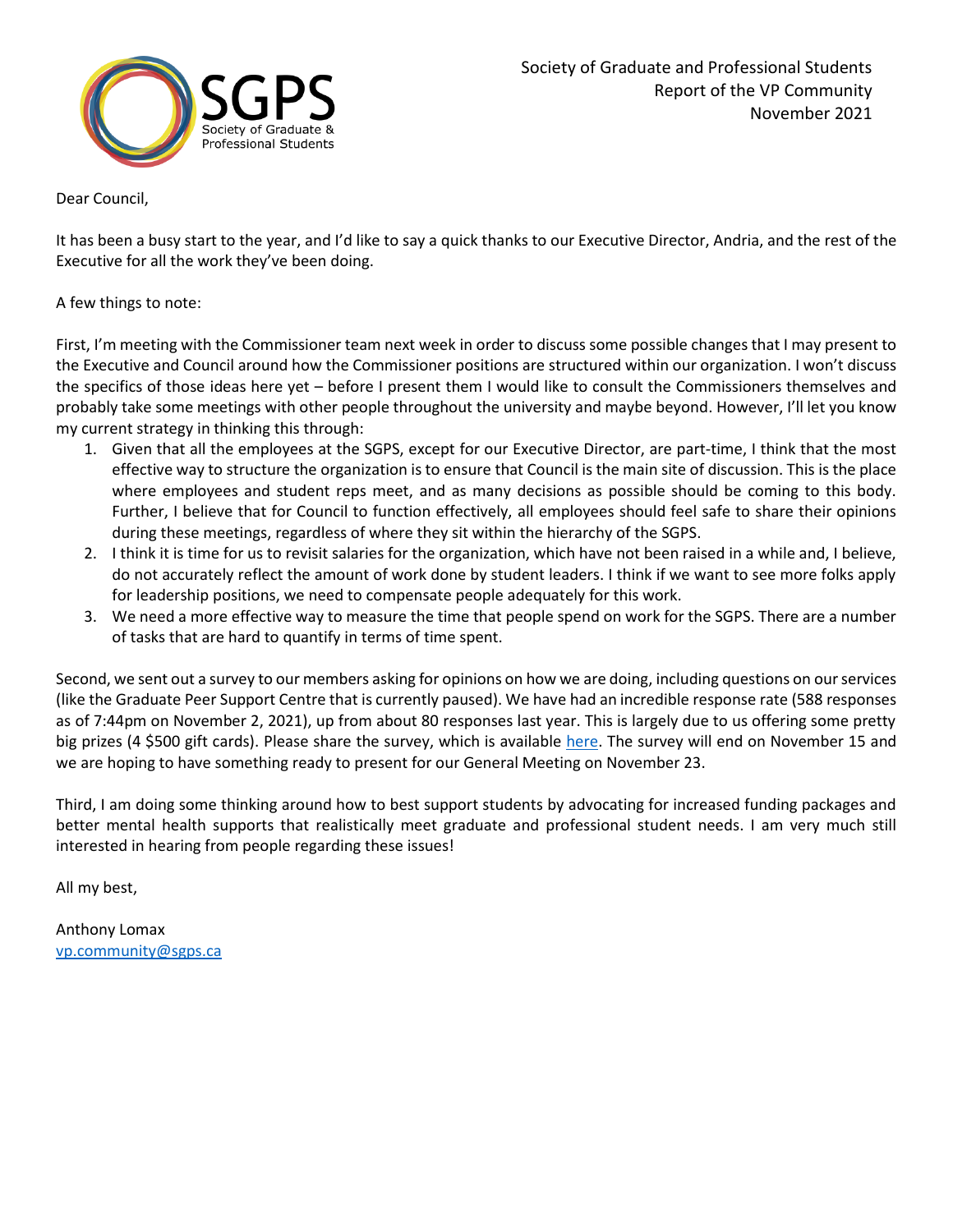

### Hello everyone,

I hope that everyone is doing well and is looking forward to this next month.

#### **Upcoming Events:**

### **Cooking with Grandma's:**

I am excited to continue the partnership with the Queen's Women's Association here at Queen's through our Cooking with Grandma's event. The next event for this series will be held virtually on Wednesday November 17<sup>th</sup> from 5:00 PM to 7:00 PM. Registration for this event is now open and can be found using the link below.

## <https://forms.office.com/r/ZeDD1RixEC>

#### **Food Collective Group:**

- I have been sitting on the Food Collective Group as a representative for the SGPS. Over the month of October, the Food Collective group hosted a food drive. We were able to collect over 50 lbs of donations for the AMS foodbank!
- The FCG sends out a monthly newsletter to promote events and resources around campus to support students and provide information. Please email me (**[athletics@sgps.ca](mailto:athletics@sgps.ca)**) if you wish to be added to this newsletter

#### **November Fitness Challenge:**

- In collaboration with the ARC and Queen's Residence we are hosting a November Group Fitness Challenge. Attend 5 group fitness classes (\$3.00 a class) at the ARC and get the  $6<sup>th</sup>$  class free. Additionally, all participants in the Group Fitness Challenge will be entered into a draw for a Winter Group Fitness Pass.
- Registration for group fitness classes can be found at gogaelsgo.com

I will be finalizing my plan for the winter semester at the end of the month and would love to hear any suggestions on events and initiatives that you would like to see. I am excited for all the upcoming events and as always, please feel free to contact me (**[athletics@sgps.ca](mailto:athletics@sgps.ca)**) with any questions or comments about these or other events.

Sincerely,

Kassandra Coyle Athletics and Wellness Commissioner, SGPS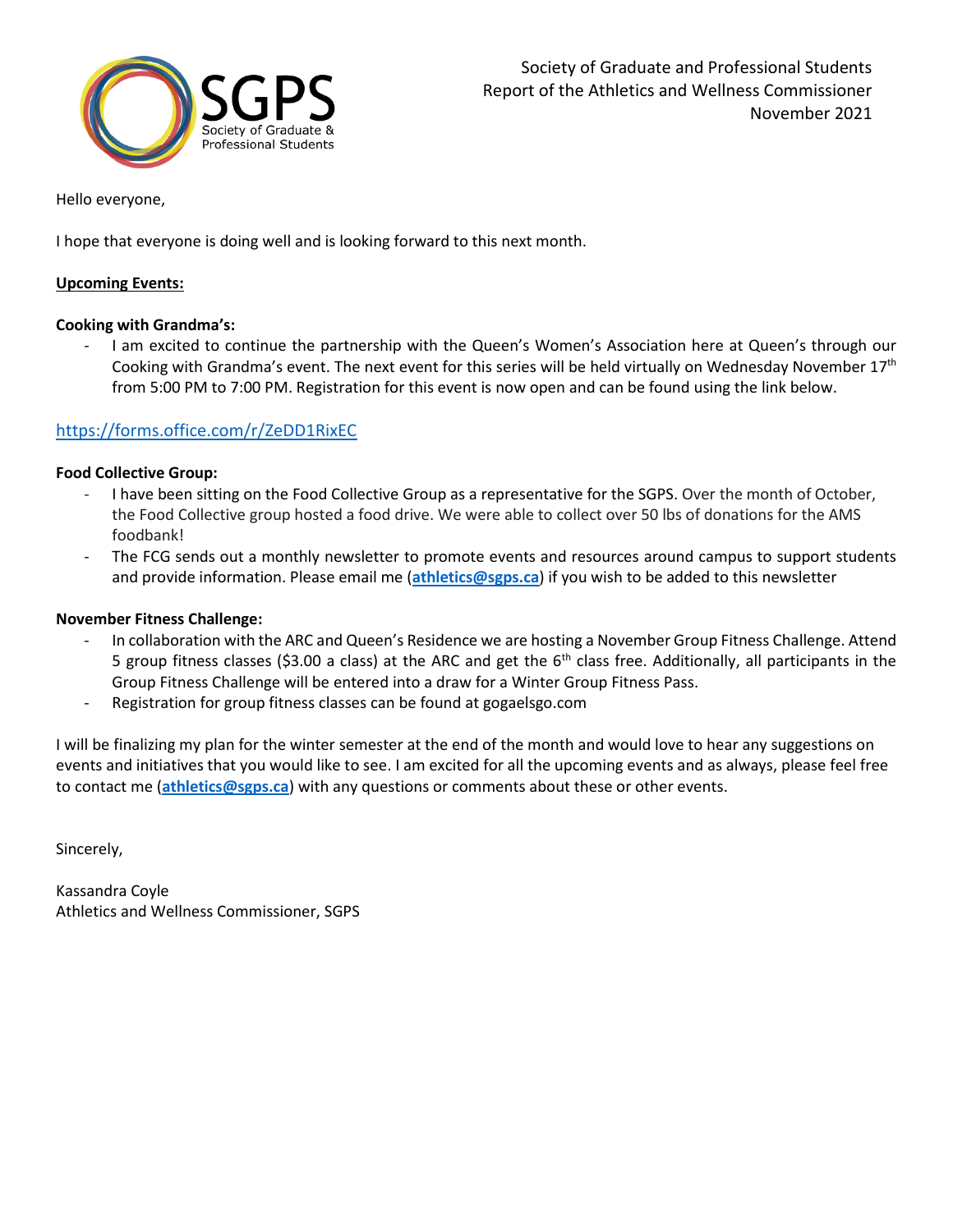

## Good Evening Council Members,

I hope you are all enjoying the cooler weather and the beginning of the wonderful harvest season (be it from the land or the stationary store)! Please find my report below, followed by my 2021-2022 goals and year plan. Starting this month, my reports will follow the format of my year plan objectives for quick and easy progress review. If you have any questions on any of the materials presented here, please don't hesitate to contact me at [equity@sgps.ca.](mailto:equity@sgps.ca)

# 1. Advocacy

The **Muslim Sharing Circle** held in August and moderated by Dr. Adnan Husain was relatively well attended (8 registrations, 5 attendees) and produced meaningful conversations. Some students who were unable to attend the circle privately shared that they would be interested in attending a circle during the fall semester. The International Commissioner (Sabrina Masud - who played an active role in organizing the circle) and I are discussing the possibility of holding another Muslim Sharing Circle some time this semester.

- 2. Committee Work
- **BEAG** (Built Environment Advisory Group) August meeting was cancelled (nothing to report).
- **UCARE governance and nominations sub-council** reviewed and selected applicants for vacant positions. The "Alumni/Kingston Community Member" position remains vacant despite one applicant, and a new round of applicants for this position are being reviewed. The sub-council agrees that there are some important representation gaps in UCARE and are working on recommending new positions be created. It will take some time before a formal proposal is made to UCARE by the sub-council.
- **PSAC901 Anti-Oppression Working Group** creating "dis-orientation" materials aimed at various marginalized student groups. I have been working on a comprehensive guide for students from low-income backgrounds and/or first-generation degree holders (with support from International Commissioner, Sabrina) and a comprehensive guide for Indigenous students (jointly with Indigenous Graduate Liaison, Brittany McBeath). The working group will also be hosting an "Anti-Orientation" meet-and-greet on September 15<sup>th</sup> to discuss the guides and other resources available to marginalized students. Advertising for this event will begin shortly. There are gaps in this group (many marginalized student identities are not represented in the Working Group) that we are still looking to fill, however the group is mindful that these efforts are labour intensive and marginalized students are exhausted.
- **BIPOC Supports Working Group** with HREO and AMS revising new materials to distribute across the university, including a pamphlet and cards with information for both marginalized students experiencing aggressions and for bystanders. Materials should be in circulation in the coming weeks.
- **Provost's Action Group for Gender and Sexual Diversity (PAGGAS)** working with the Principal's office to identify and eliminate gaps in supports and resources for 2SLGBTQ+ students, staff, and faculty, whilst also strengthening the campus environment for gender and sexual diversity at Queen's University.

# 3. Projects: Soft Infrastructure Network

As the semester begins I, along with the Indigenous Graduate Liaison (Brittany) and the International Commissioner (Sabrina) have been reaching out to graduate student bodies in departments across Queen's to recommend the creation of EDII focused positions. We are also gathering the names and contact information of the new EDII positions to form an SGPS EDII Council which will form the core of the Soft Infrastructure Network. I hope to begin meetings at the end of September, once the various grad student governing bodies have completed their elections for the academic year.

### 4. Projects: Resource Vlog

The Athletics and Wellness Commissioner (Kassandra Coyle) and I have met to discuss the creation of a short vlog series. The series will comprise of 10 brief (2-5 minutes) videos highlighting various resources to address some common student wellness concerns. A total of 10 videos would be prepared during the fall semester and released biweekly during the winter semester.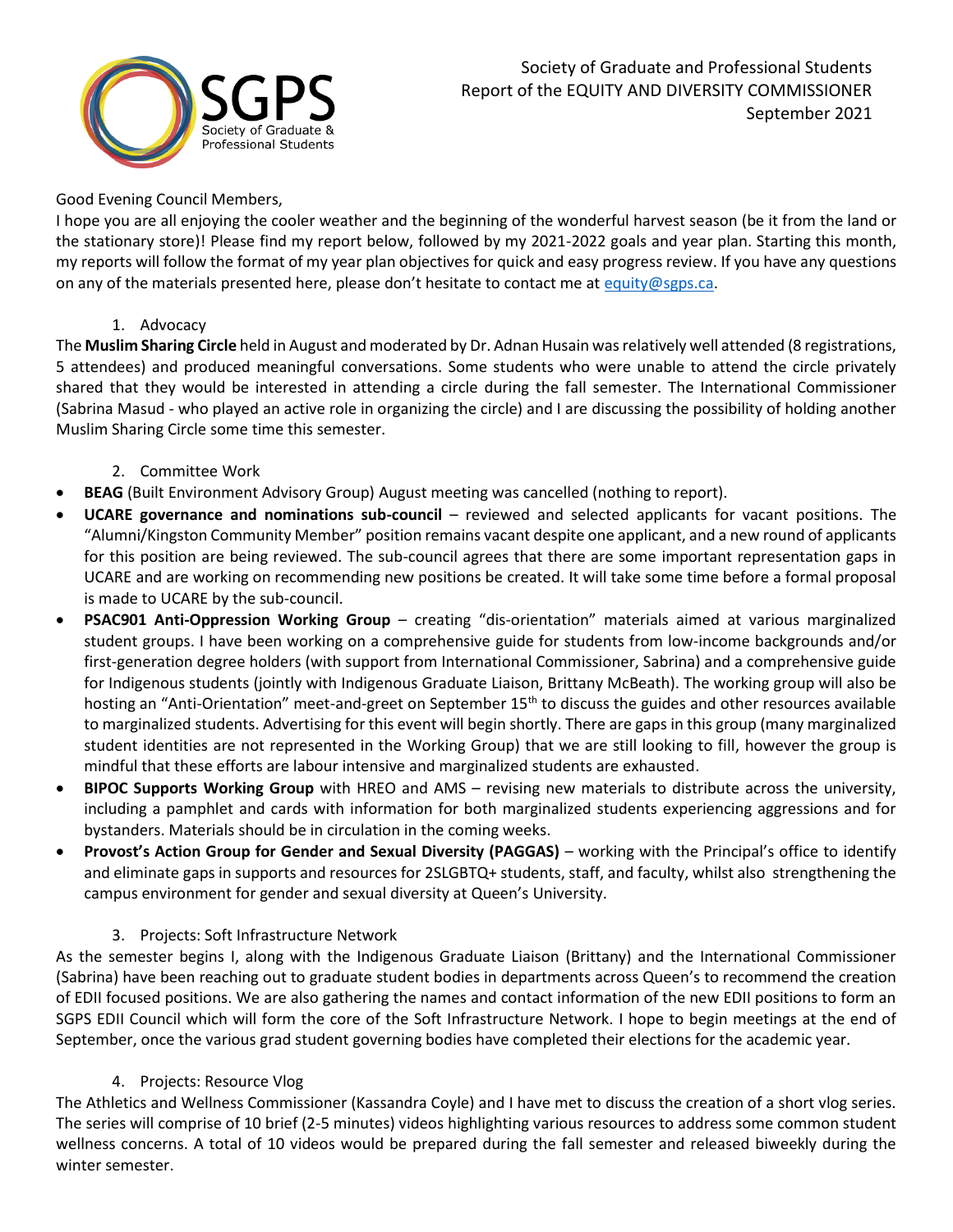Monica Garvie HBSc, MSc *Equity and Diversity Commissioner – Society of Graduate and Professional Students*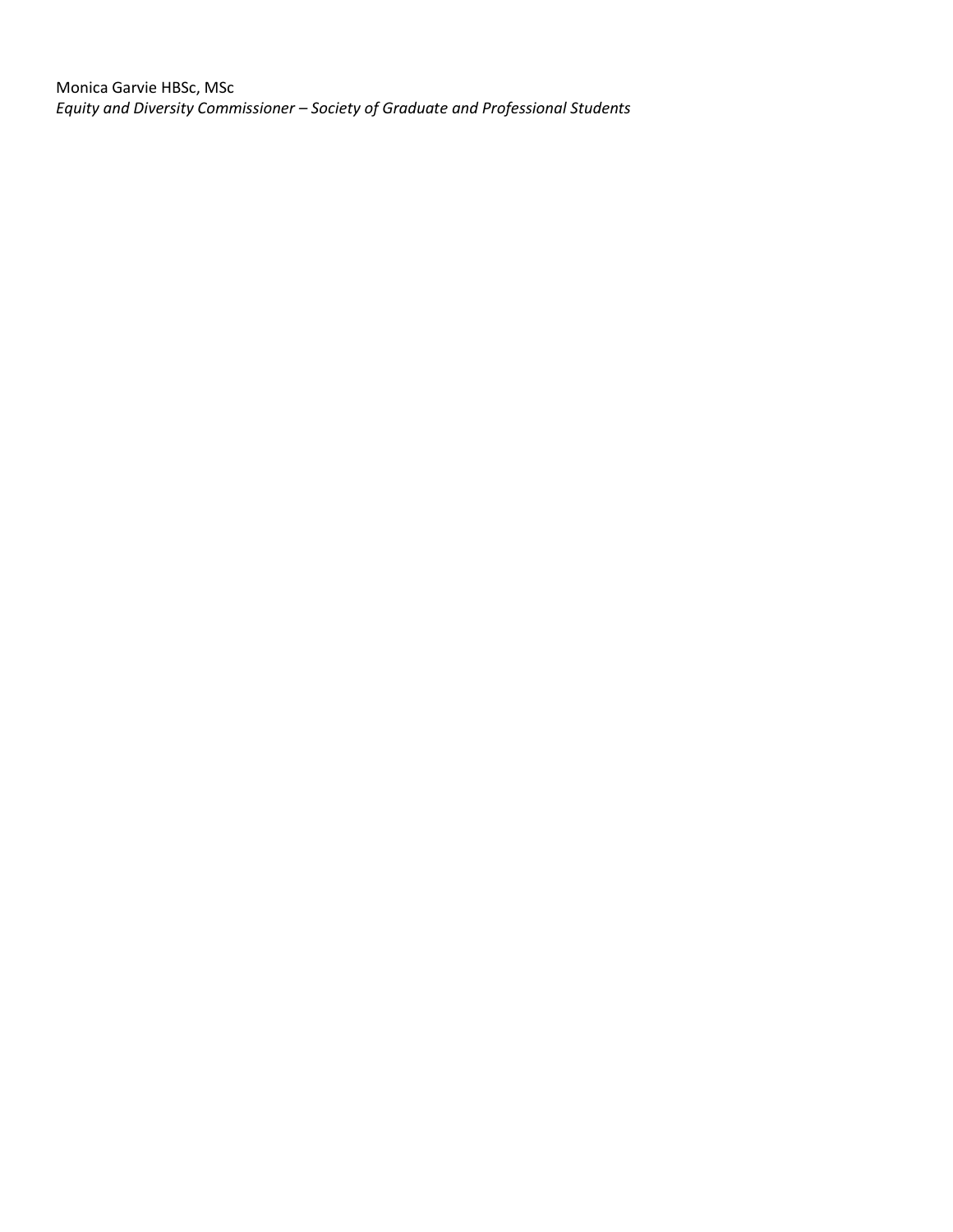

Dear Council,

As I am writing to you, it seems pertinent to acknowledge the importance of this week – the first week of November, which is [Treaties Recognition Week](https://www.ontario.ca/page/treaties-recognition-week#section-1) here in Canada. I encourage each of you to check out an event or two this year! There are lots of great events happening around this topic including a very special presentation by Maurice Switzer, the author of We Are All Treaty People, hosted by the Queen's University Faculty of Education tomorrow evening (November 4<sup>th</sup> 7:00pm – 8:30pm) – registration for the online event can be found [here.](https://www.eventbrite.ca/e/we-are-all-treaty-people-tickets-183489932327?aff=ebdssbonlinesearch) The [Annual Indigenous Research Collaborations](https://www.queensu.ca/sgs/research/indigenous-research-collabroation-day)  [Day](https://www.queensu.ca/sgs/research/indigenous-research-collabroation-day) is also happening this week on Friday November  $5<sup>th</sup>$  from 9:00am – 3:00pm. You will not want to miss the Keynote presentation from the Honourable Murray Sinclair, the 15<sup>th</sup> Chancellor of Queen's University. The 23<sup>rd</sup> Annual Indigenous [Knowledge Symposium](https://www.queensu.ca/indigenous/indigenous-knowledge-symposium) which will be focusing on Indigenous Climate Justice this year, is also happening on Friday November 5<sup>th</sup> and Saturday November 6<sup>th</sup>. Keynote Speakers Winona LaDuke and Autumn Peltier will be sharing important messages from their experiences as Indigenous climate activists.

This month I was focused on building relationships between the Indigenous Student Caucus and staff members from Four Directions Indigenous Student Center and the Office of Indigenous Initiatives. Building strong communication networks will be key to moving forward with the main objectives of my year plan.

### **Committee Work Updates**

### **Indigenous Student Caucus**

The Indigenous Student Caucus met early last month and this month. Important updates from the Office of Indigenous Initiatives include the commencement of the consultation process regarding Indigenous identity lead by Guy Friedman with the First Peoples Group. There is currently a website being developed to provide updates on the consultation process. Consultation will begin in November and/or December and is open to all Indigenous students, staff and faculty interested in participating. Although details about the process are still being finalized there will likely be two in-person sessions for students to share their thoughts and an online survey that will launch in February and will remain open for three weeks. The Office of Indigenous Initiatives is increasing infrastructure through establishing an outdoor gathering space that extends from the Welcoming Room in Mac Correy for which construction will start soon. The OII is also looking to increase Indigenous faculty by securing new Indigenous hires to replace the two Canada Research Chair positions that the university had previously and also to secure a senior scholar to be the endowed chair of the Indigenous Studies program.

Four Directions Indigenous Student Center and the Queen's Native Student Association will be starting preliminary work to form a Pow Wow Committee that plans to host a Pow Wow next year. This event will provide a safe ceremonial space to celebrate and appreciate Indigenous peoples, culture, dance, foods, and the arts.

### **PSAC901 Anti-Racist/Anti-Oppression Working Group**

I am still working on writing the chapter of the Disorientation manual focused on Indigenous student experiences.

# **Student Experiences Survey – Student Advisory Group**

The Student Experiences Survey will be publishing a report very soon for which I was asked to provide some reflections to be included in the document. I have committed to lead a circle with Indigenous students in partnership with Four Directions in the coming months.

### **UCARE Academic and Curricular Diversity Sub-Council**

This month the Academic and Curricular Diversity Sub-Council met to finalize the Curriculum Diversity Plans templates to be completed by all faculties/schools within the University to address PICIRDI recommendation 16.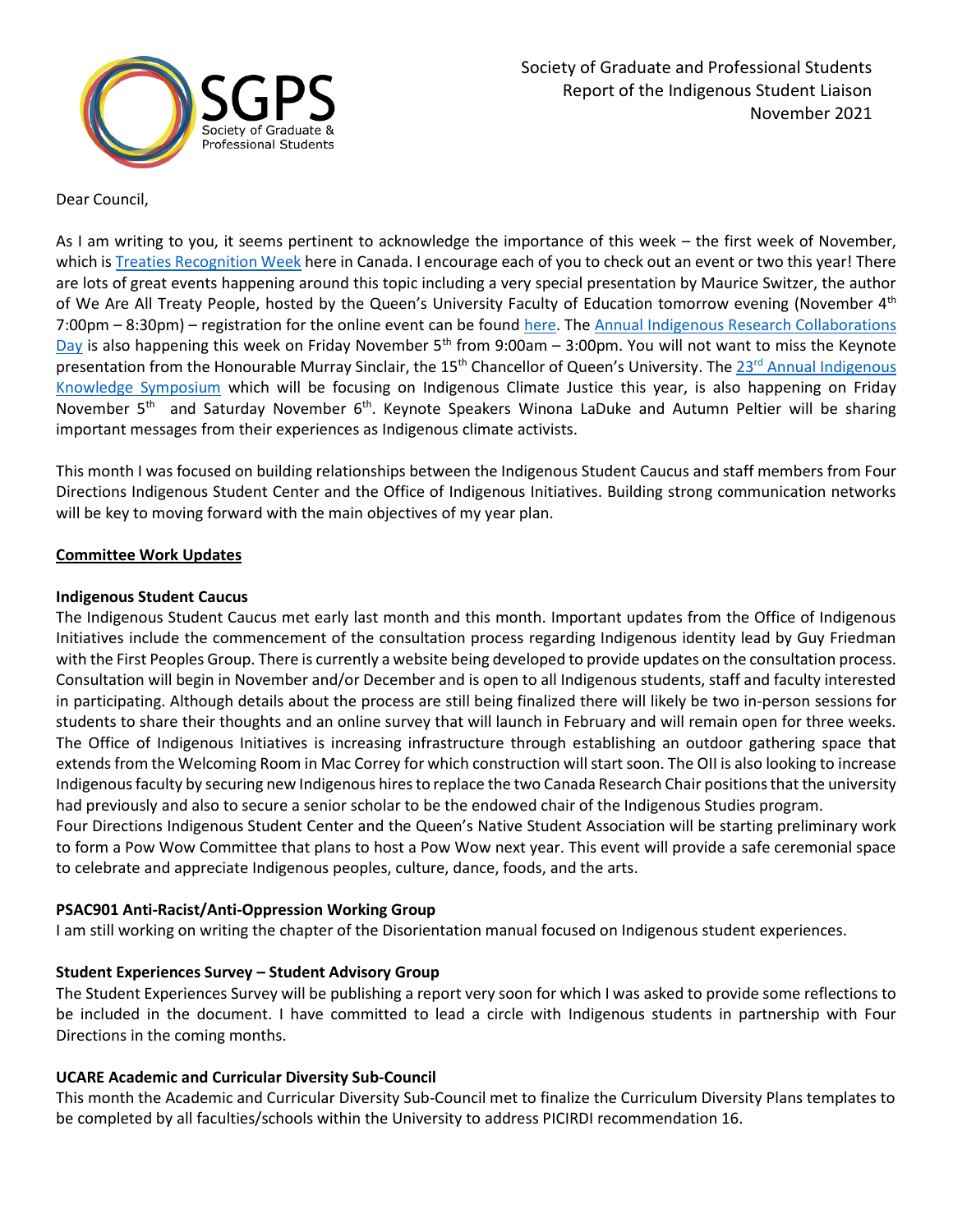# **Student Events**

.

### **Indigenous Reads Talking Circle**

The Indigenous Reads Talking Circle has been meeting bi-weekly to discuss *Braiding Sweetgrass* by Robin Wall Kimmerer. This circle series is completely full

#### **Indigenous Writing Group**

The Indigenous Writing Group has been paused due to poor uptake. I am currently working with the SAGE coordinator, student advisor and the SGPS Deputy Indigenous Student Liaison to revamp the concept of the writing circle to make it more appealing and to better meet the needs of students. Right now, we are working on a survey to send through the SAGE network. We are also conceptualizing a speaker series and storytelling circle that may be appealing to the students who are already highly engaged in the Indigenous Reads Talking Circle.

If you have any questions or are looking for more information on any of the committee work or upcoming events, please feel free to contact me via email at [indigenous@sgps.ca.](mailto:indigenous@sgps.ca)

Nyawen'kó:wa (Big thanks)!

Brittany McBeath SGPS Indigenous Student Liaison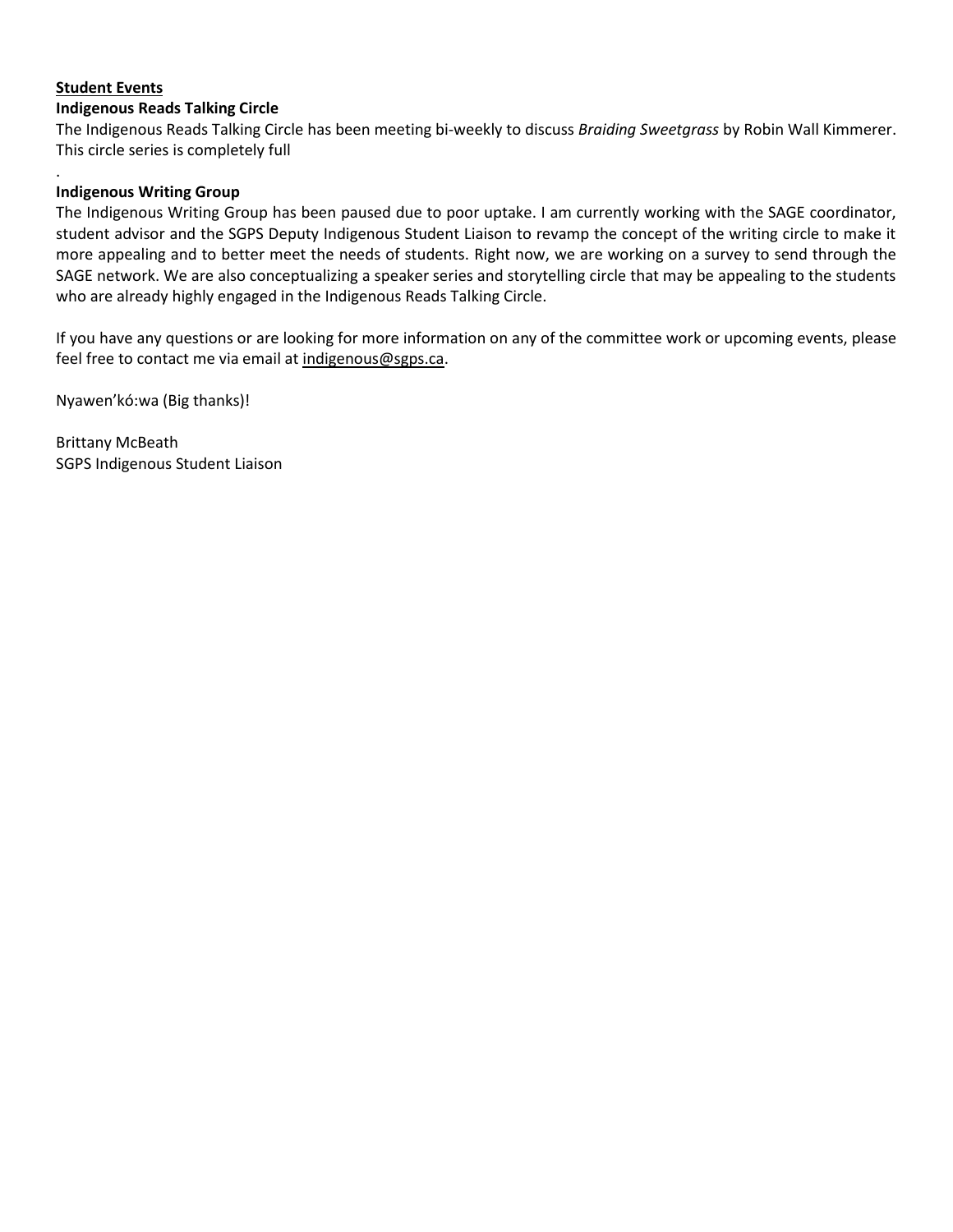

Hello everyone,

I hope everyone is doing good and had a spooky Halloween.

During October I have had the privilege to get to know Derek, the Social Commissioner Deputy for 2021-2022, better and we have had a chance to discuss the Social Commissioner year plan for this year. We are still working through some of the ideas and seeing where they fit with each other. We will have a finalized year plan by the end of the month. I have also worked on some new recipes for our recipe blog which can be found here: Recipe Blog - [SGPS @ Queen's.](https://sgps.ca/recipe-blog/) If you have any suggestions for recipes you would like to see or if you would like to contribute to the blog, please contact me at social@sgps.ca or Kassandra, the Athletics and Wellness Commissioner, at athletics@sgps.ca.

I also hosted the "Witch Lit: How to Write a Ghost Story" event which took place on October 30<sup>th</sup>. The event focused on some key tips and tricks for how to write a ghost story. One thing I am now working through is how to get more engagement for virtual events as I am noticing quite a difference in interest and attendance on virtual events versus our in-person events during orientation.

I am also working on some upcoming events. They are:

- **Eco-workshop #1:** This event will take place on November 24th between 7-8.30 pm. This workshop will be led by Carolyn Bonta and will focus on how to mend clothes. More information about the event will be communicated soon through social media so feel free to share that information.
- **Dungeons and Dragon night**: As I mentioned in October, this will be the first event in our Events for Everyone series. I am still working through some kinks on how to host this virtual so more information will be communicated soon about this event.

I am also still looking for people who either have skills in crafts which they would like to share during the Show and Tell series or who have a unique hobby they would like to share in Events for Everyone. If you think you could provide help on either of these, please reach out to me.

I am excited to start implementing my year plan and for this year to come. If you have any comments, questions, or suggestions about these or any other future events, please feel free to contact me (social@sgps.ca).

Sincerely, Emilia Ganslandt Social Commisioner, SGPS

-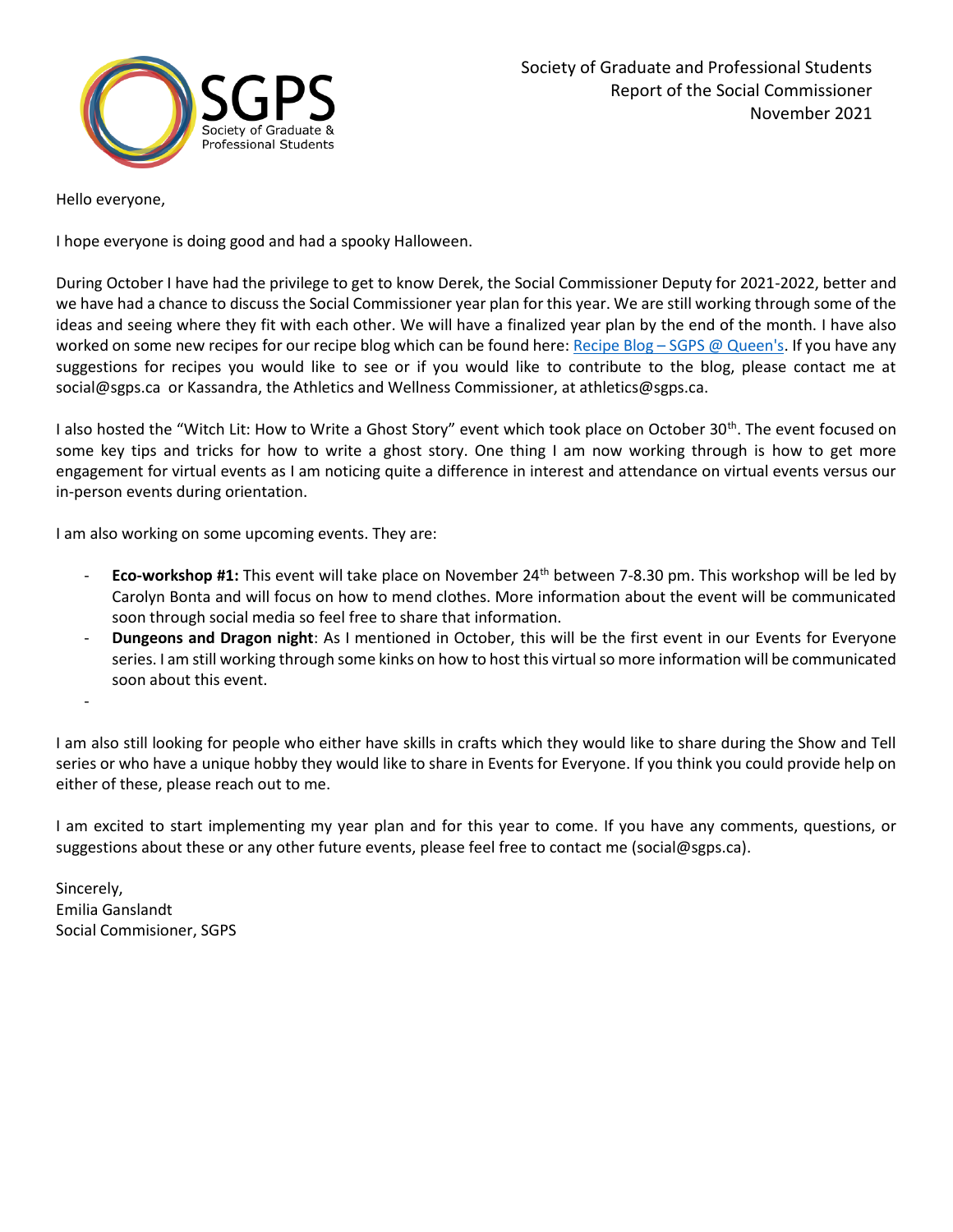

Hello Council,

I hope everyone is had a fun Halloween weekend.

I have been working on the following projects and committees with Han Xu, the Deputy Commissioner:

- 1. The QUIC International Student Success committee has been informed of the International Student Education week organized by CTL. My team has secured a session on November 18, 10-11AM, where we will have a session on the topic of building community and friendship for international students. We have the career service counselor for QUIC who is going to share her resources. I have also invited PSAC and ISWG to participate and share their resources. I will share the posters once it is ready.
- 2. The Anti-Racism Working Group with PSAC has been brainstorming ways to increase student engagement. One idea that is being developed at the moment involves introducing a creative booth where students can come up with creative ways to address issues related to their concerns.
- 3. With the HREO BIPOC Support group, we have been finalizing the materials. We are also looking for new members to expand our network.
- 4. The orientation event for the international Grad and Undergrad students planned by the Queen's International Student Working Group (ISWG) was held on 22 October. The even was well attended both in person and online. We had the Principal, Provost, Vice-Provost International, QUIC, and Elders attend the event and welcome the international students.
- 5. The Bi-Weekly Student Arrival committee led by Dr. Sandra Den Otter has been attended by Han. I have included her report at the end of mine.
- 6. Rohit and I have attended a meeting with Associate Dean Chris DeLuca to discuss TA teaching support and training for international students. Chris has set up another meeting with Arunima Khanna and Yunyi Chen to discuss crosscultural support for international graduate students working as TA.
- 7. The hiring committee for the Faith and Spirituality Chaplain selected a new Chaplain. The Chaplain will be announced soon.
- 8. Monice and I are working towards facilitating a session with the Ban Righ center where we shall share our creative process and engage in conversation on how we navigate challenges in life through our work. The session is aimed to have a light conversation of creating and bonding through our craft. A date in November is under discussion.
- 9. Han Xu:
	- a. The training session was very informative. It helped me understand the history and structure of SGPS and services offered. Job expectations were made clear, and I got the opportunity to meet other deputy commissioners. I was glad to see that over the years SGPS has grown so much as more student groups got on board.
	- b. The air arrival meeting addressed topics including: